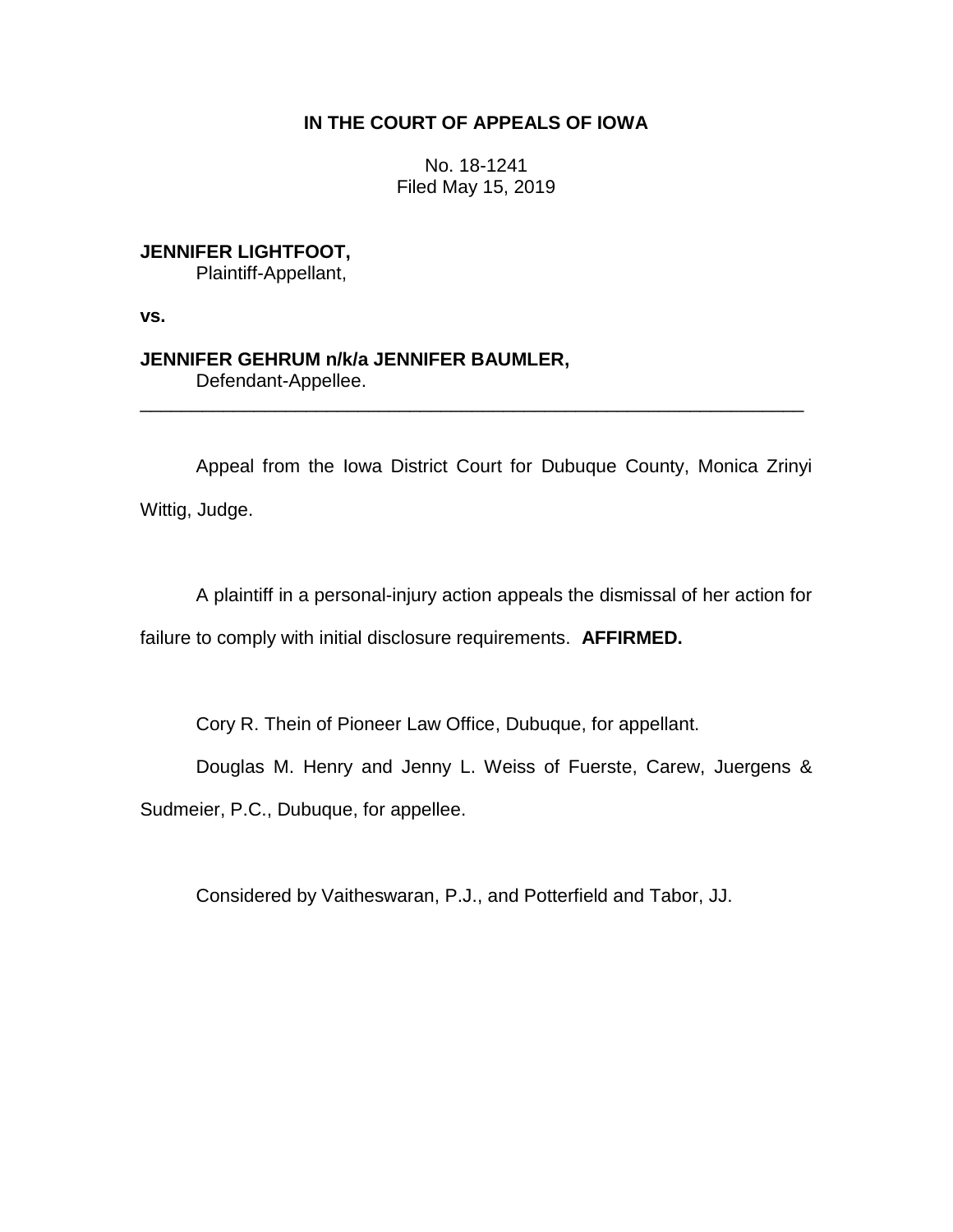### **VAITHESWARAN, Presiding Judge.**

A plaintiff in a personal-injury action appeals the dismissal of her action for failure to comply with initial disclosure requirements.

#### *I. Background Facts and Proceedings*

Jennifer Lightfoot filed a negligence action against Jennifer Baumler. Baumler sought initial disclosures pursuant to Iowa Rule of Civil Procedure 1.500(1). Lightfoot partially complied. Baumler notified Lightfoot of deficiencies in the response and requested supplemental disclosures within two weeks. Baumler did not receive supplementation within that time frame.

Nearly one month later, the district court filed a trial scheduling and discovery plan requiring exchange of initial disclosures within eight days. Again, Baumler did not receive supplementation within that time frame.

Baumler filed a motion to compel, and Lightfoot failed to file a resistance. The district court granted the motion, later clarifying precisely what information needed to be disclosed and affording Lightfoot fourteen days within which to provide the information.

The fourteen days came and went without supplementation. Baumler moved to dismiss the action. Three-and-a-half weeks later, Lightfoot notified the court of supplemental disclosures provided that day. The district court scheduled the dismissal motion for a hearing.

Prior to the hearing, Baumler informed the court of deficiencies in the supplemental disclosures. Following the hearing, the district court filed an order affording Lightfoot two weeks to cure the defects. The order ended with the following ultimatum: "If the initial disclosure and outstanding discovery are not

2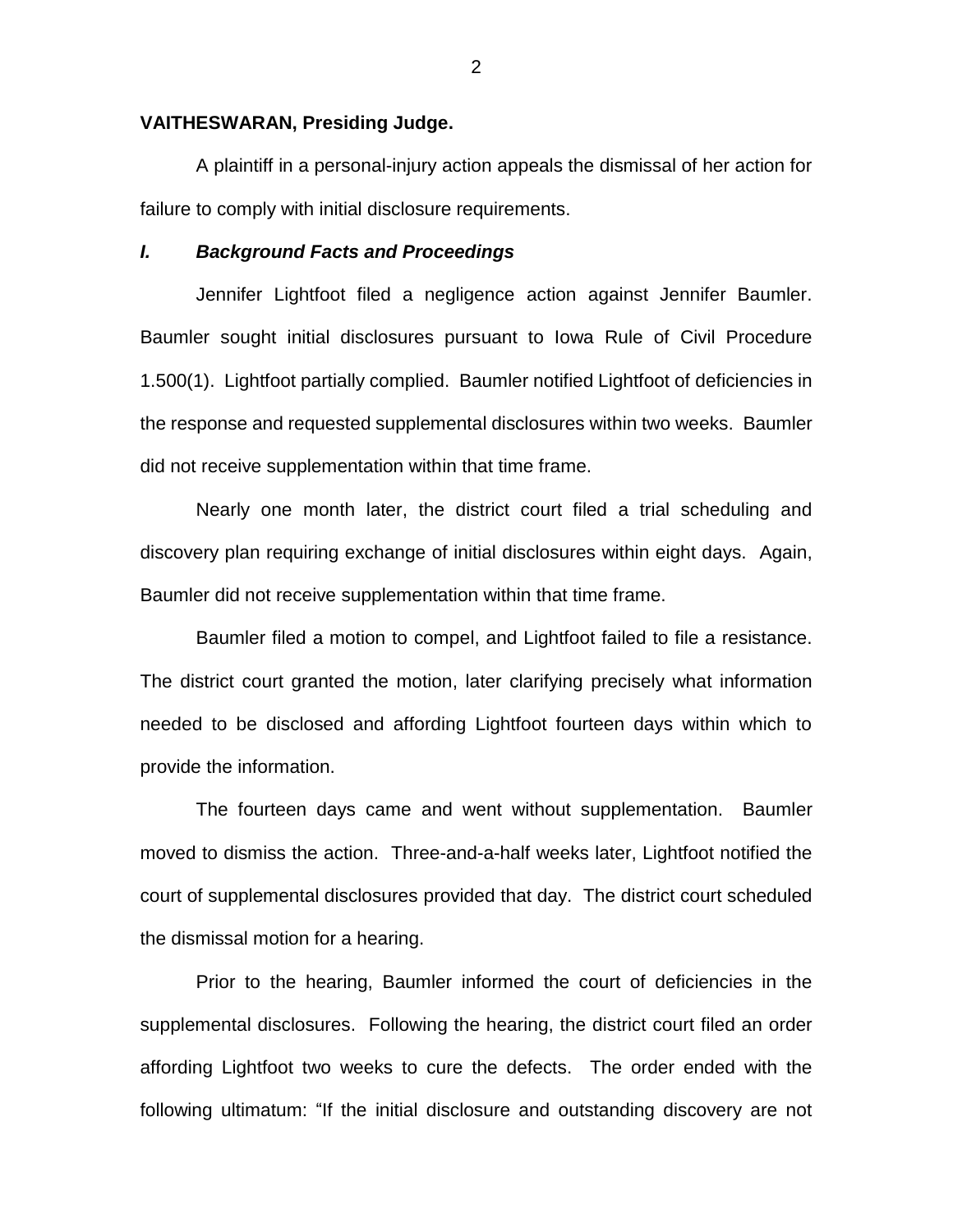complied with as ordered herein, the Defendant shall notify the Court. There shall be no further hearing in this matter as the Court will simply, based on the affidavit of Defendant's counsel, dismiss the action with prejudice." The two-week deadline passed with no word from Lightfoot. Baumler informed the court of Lightfoot's continued noncompliance. The court dismissed the petition with prejudice. Lightfoot appeals.

## *II. Analysis*

Iowa Rule of Civil Procedure 1.500(1)(a) requires parties to provide other parties with specified initial disclosures "without awaiting a discovery request." The rule excepts certain types of actions from the requirement. Iowa R. Civ. P. 1.500(1)(e). Petitions alleging negligence are not exempted.

A party may enforce the disclosure requirement by moving for an order compelling disclosure "and for appropriate sanctions." Iowa R. Civ. P. 1.517(1)(b)(1). The sanctions may include "dismiss[al] [of] the action or proceeding." lowa Rs. Civ. P. 1.517(2)(b)(3), 1.517(3)(a)(3) (authorizing any of the enumerated sanctions in rule 1.517(2)(b) for failure to disclose or supplement under rule 1.500).

Lightfoot argues the district court abused its discretion in dismissing the petition without "a finding of willfulness, fault or bad faith." She also asserts the dismissal order was "overly harsh and unnecessary." We are not persuaded by these arguments.

The district court held a hearing on the dismissal motion and followed up with an order summarizing the several instances of noncompliance leading up to the motion. The court found "Plaintiff's counsel admitted that some of the fault lay